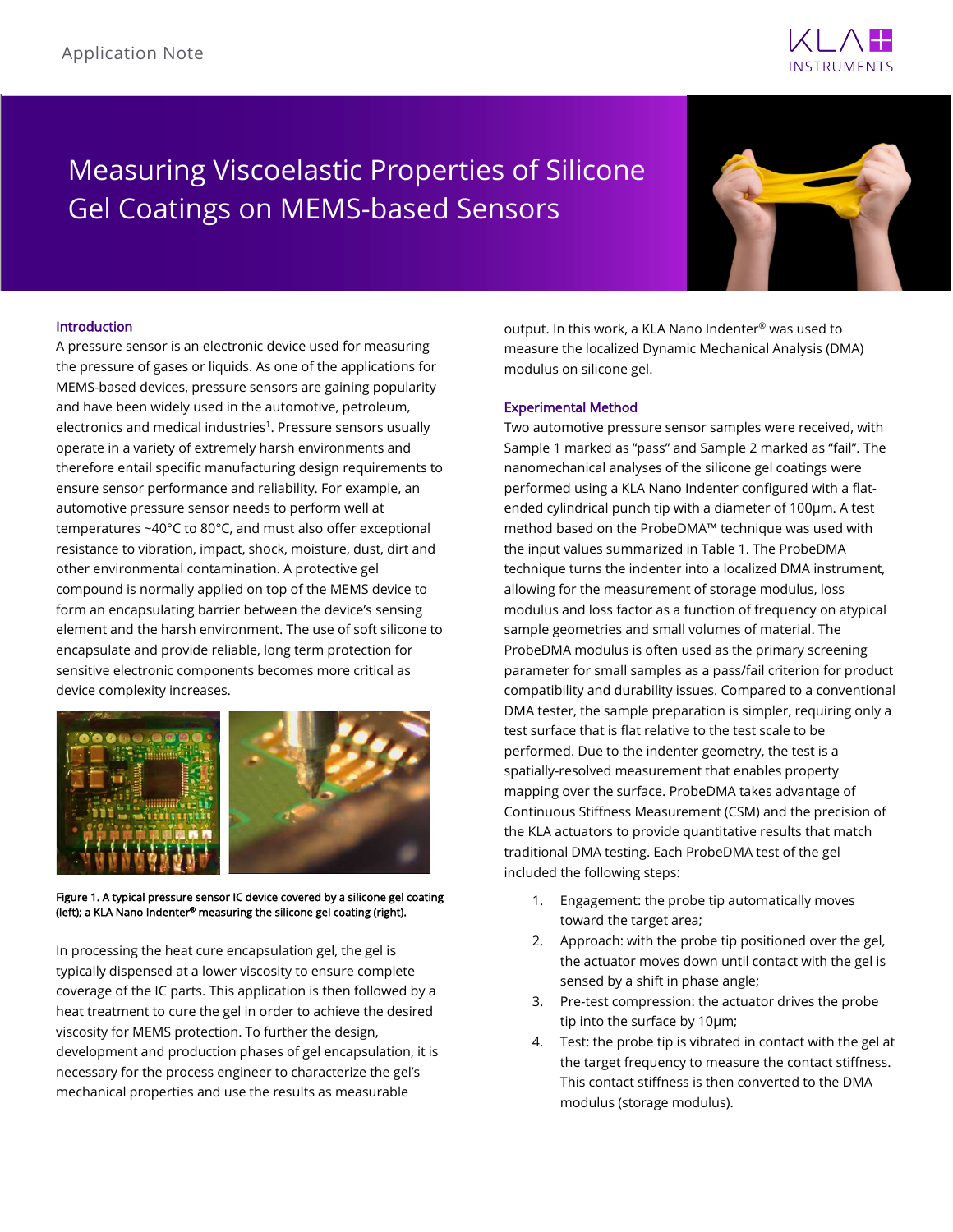

Four locations were randomly selected on Sample 1 with 10 tests performed at each location. Five locations are selected on Sample 2 with nine tests performed at each location. All tests were performed at temperature of 23°C and humidity of 41%.

| <b>Input</b>             | Value | <b>Units</b> |
|--------------------------|-------|--------------|
| Punch diameter           | 100   | um           |
| Poisson's Ratio          | 0.5   | None         |
| Pre-test Compression     | 50    | um           |
| <b>Target Frequency</b>  | 145   | Hz           |
| Phase Change for Contact | 0. 5  | Degrees      |

# Results and Discussion

The measured properties of the silicone gel coating are summarized in Table 2. The storage modulus is a measure of the elastic response of the material and is proportional to the stored energy during loading. The average DMA modulus of Sample 1 extracted from the measurement lay in the range between 4.6kPa to 7.0kPa, agreeing very well with the reference value obtained by conventional DMA test  $(-5.2kPa)^2$ . By contrast, Sample 2 shows a relatively low value of average DMA modulus, ranging from 2.16kPa to 3.07kPa. An obvious difference between Sample 1 and Sample 2 can also be seen by comparing the average contact stiffness values.

The Student t-test analysis was used to compare the data between Sample 1 and Sample 2. At a 95% level of confidence, there is sufficient evidence to conclude that the DMA modulus of Sample 1 is different from Sample 2. The resulting variation in modulus value could be caused by solvent crystallization, curing time, network structure, gel content, heat flow temperature, etc., during the manufacturing process. The KLA Nano Indenter has proven the capability to detect these types of manufacturing process changes, based on changes to the modulus. The reference Young's modulus obtained by conventional DMA measurement is ~5.2 kPa, consistent with the data collected from Sample 1. Figure 2 shows the ProbeDMA results graphed as a function of location across the surface. Within Sample 1, Young's modulus at Location 4 has ~45% higher value than moduli measured at the other locations. Within Sample 2, Young's modulus at Location 5 has ~40% higher value than data from the other locations. These high moduli were measured in the small square region of both samples that is noticeably different from the other locations. As such, the KLA Nano Indenter is sensitive enough to detect the within-sample variations calculated from testing at different locations.



Figure 2. The measured DMA moduli for Sample 1 and Sample 2.

|  |  | Table 2. Summary of ProbeDMA Results |  |
|--|--|--------------------------------------|--|
|--|--|--------------------------------------|--|

| Sample ID | Sample 1                                  |                                                 | Sample 2                                  |                                                 |
|-----------|-------------------------------------------|-------------------------------------------------|-------------------------------------------|-------------------------------------------------|
| Location  | Average<br><b>DMA</b><br>modulus<br>(kPa) | Average<br>Contact<br><b>Stiffness</b><br>(N/m) | Average<br><b>DMA</b><br>modulus<br>(kPa) | Average<br>Contact<br><b>Stiffness</b><br>(N/m) |
|           | $4.9 \pm 0.1$                             | $2.6 \pm 0.07$                                  | $2.24 \pm 0.25$                           | $1.19 \pm 0.13$                                 |
| 2         | $5.1 \pm 0.1$                             | $2.7 \pm 0.12$                                  | $2.16 \pm 0.46$                           | $1.15 \pm 0.24$                                 |
| 3         | $4.6 \pm 0.1$                             | $2.4 \pm 0.10$                                  | $2.52 \pm 0.48$                           | $1.35 \pm 0.26$                                 |
| 4         | $7.0 \pm 0.2$                             | $3.7 \pm 0.10$                                  | $2.20 \pm 0.31$                           | $1.17 \pm 0.17$                                 |
| 5         |                                           |                                                 | $3.07 \pm 0.46$                           | $1.64 \pm 0.25$                                 |

# Conclusion

In the process of design and development of MEMS-based assemblies, typical gels are selected based on the desired final product properties. It is essential to verify the quality of both the dispensed and cured silicone gel. This application note demonstrates the use of the KLA Nano Indenter equipped with ProbeDMA to characterize the mechanical properties of a silicone encapsulation gel applied to MEMS-based pressure sensors. The nanoindenter system is sensitive enough to measure this soft material down to 1kPa. The ProbeDMA technique is key to characterizing nanoscale polymers and polymer films that are not well-served by traditional dynamic mechanical analysis (DMA) test instruments.

# **References**

1. Pressure Sensor Market Size, Share, & Trends Analysis Report By Product, By Type, Technology (Piezoresistive, Electromagnetic, Capacitive, Resonant Solid-state, Optical), by Application, by Region, and Segment Forecasts, 2020 –